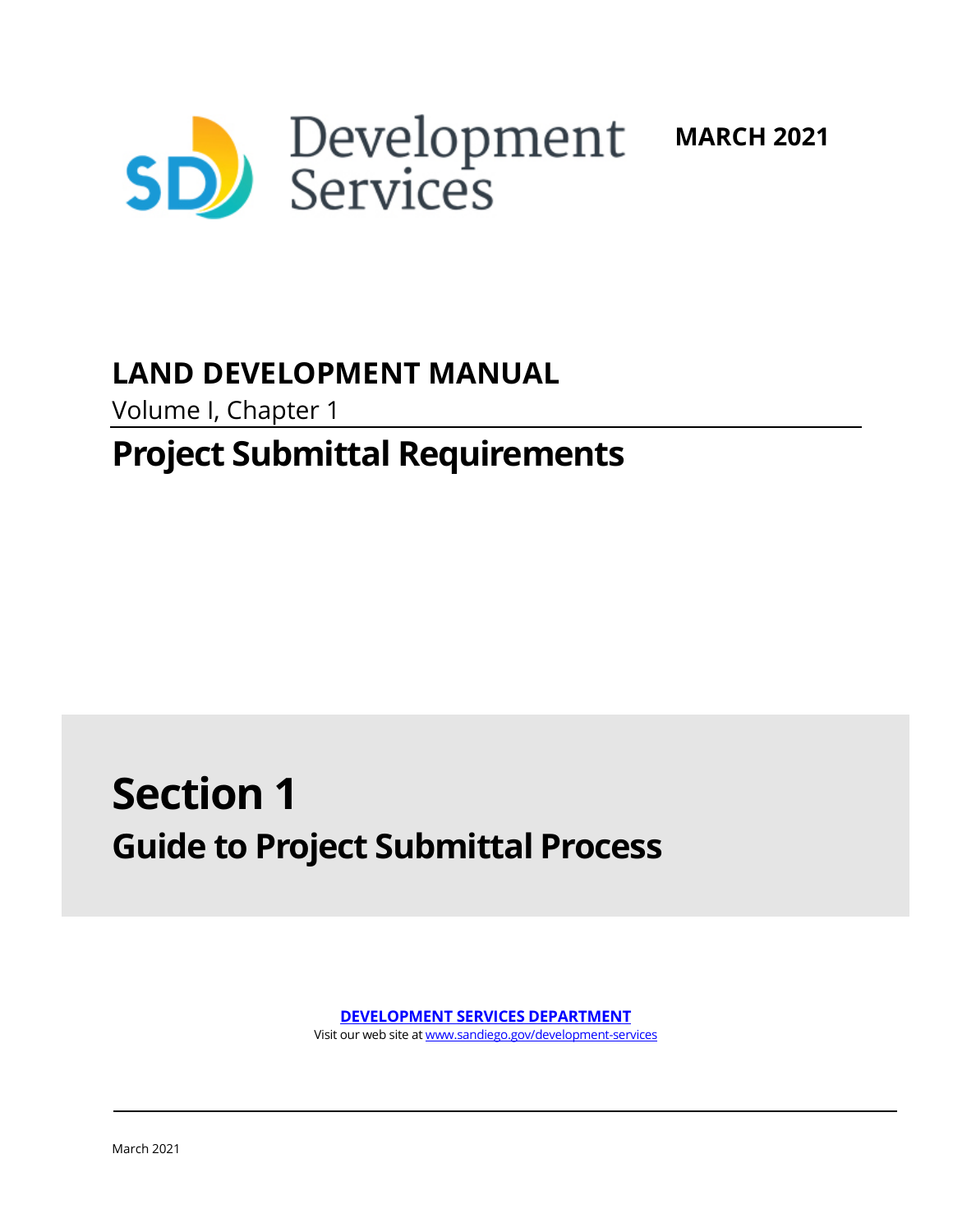# Table of Contents

|  |     | Guide to the Project Submittal Process                                   |  |  |  |  |  |
|--|-----|--------------------------------------------------------------------------|--|--|--|--|--|
|  |     |                                                                          |  |  |  |  |  |
|  | 1.  |                                                                          |  |  |  |  |  |
|  | 2.  |                                                                          |  |  |  |  |  |
|  | 3.  | Identify regulations governing the size and scale of development  1-2    |  |  |  |  |  |
|  | 4.  | Identify other development regulations that apply to your property 1-2   |  |  |  |  |  |
|  | 5.  | Determine if your property contains environmentally sensitive lands 1-2  |  |  |  |  |  |
|  | 6.  | Determine if your property contains historical resources  1-2            |  |  |  |  |  |
|  | 7.  |                                                                          |  |  |  |  |  |
|  | 8.  |                                                                          |  |  |  |  |  |
|  | 9.  |                                                                          |  |  |  |  |  |
|  | 10. |                                                                          |  |  |  |  |  |
|  | 11. |                                                                          |  |  |  |  |  |
|  | 12. | Determine the project submittal requirements and schedule your submittal |  |  |  |  |  |
|  |     |                                                                          |  |  |  |  |  |
|  | 13. |                                                                          |  |  |  |  |  |
|  |     |                                                                          |  |  |  |  |  |
|  |     |                                                                          |  |  |  |  |  |
|  |     |                                                                          |  |  |  |  |  |
|  |     |                                                                          |  |  |  |  |  |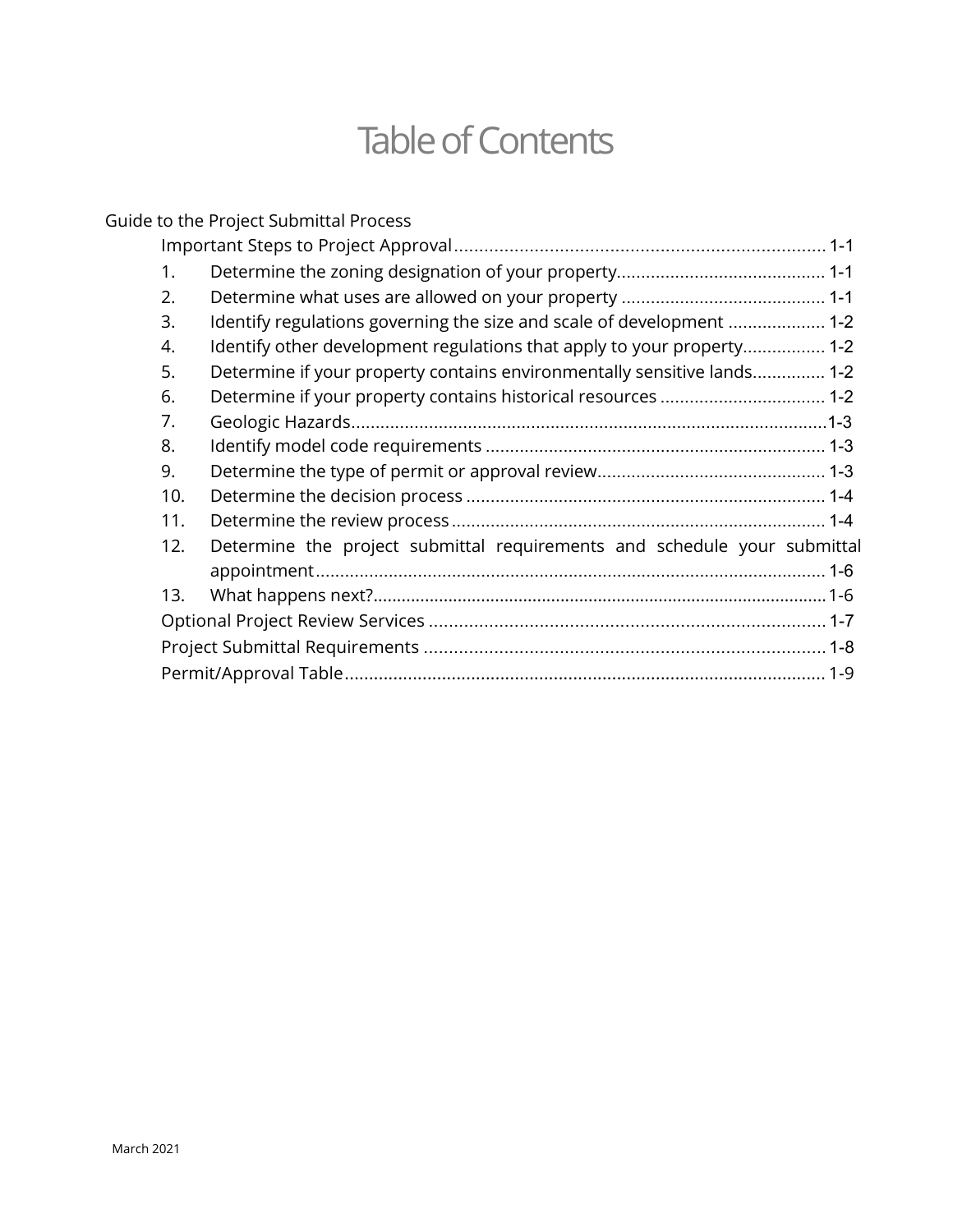# **Section**



# <span id="page-2-0"></span>Guide to the Project Submittal Process

## <span id="page-2-1"></span>Important Steps to Project Approval

ollowing the basic steps listed below will assist you in completing your project submittal package and help lead you to a successful project approval. To determine the City of San Diego's planning, zoning, subdivision, and/or building regulations that apply to your project, you must obtain the Parcel Information [\(DS-302\)](http://www.sandiego.gov/development-services/pdf/industry/forms/ds302.pdf). By evaluating this information **PRIOR** to designing your project, you can avoid mistakes early in the process, save time, and reduce processing costs. F

This information can be obtained by emailing the request to **DSD-Parcel@sandiego.gov** or through Zoning and Parcel Information Portal [\(ZAPP\)](https://www.arcgis.com/apps/webappviewer/index.html?id=3057676023954a828ad92ef22b5ff349).

NOTE: Project Submittal Requirements (Section 2-6) requires all parcel information to be on the plans.

#### **Important Note:**

**Other permits, approvals, and fees may be required from outside agencies that are not handled by the City of San Diego Development Services Department, e.g. school districts, public utilities, County Health. Contact the appropriate agency for information on their procedures.**

# <span id="page-2-2"></span>1. Determine the zoning designation of your property

Zoning is the legislative method by which land use, intensity of development, site design, and architectural design are controlled. Some zones apply to all or many parts of the City while other zones, such as those within Planned Districts, apply only to very specific sections of the City.

Overlay Zones are another type of zoning that may add special regulations to the underlying zone. To research zoning and property information visit th[e Zoning and Par](https://www.arcgis.com/apps/webappviewer/index.html?id=3057676023954a828ad92ef22b5ff349)[cel Information Portal \(ZAPP\).](https://www.arcgis.com/apps/webappviewer/index.html?id=3057676023954a828ad92ef22b5ff349) This online service helps

#### LAND DEVELOPMENT MANUAL PRO-JECT SUBMITTAL PROCESS

| Section 1         | Guide to the Project Submittal Process    |  |  |  |  |  |
|-------------------|-------------------------------------------|--|--|--|--|--|
| <b>Section 2</b>  | <b>Construction Permits - Structures</b>  |  |  |  |  |  |
| <b>Section 2A</b> | Single Dwelling Unit/Duplex/Townhomes     |  |  |  |  |  |
|                   | and Accessory Structures                  |  |  |  |  |  |
| <b>Section 3</b>  | Construction Permits - Grading and Public |  |  |  |  |  |
|                   | Right-of-Way                              |  |  |  |  |  |
| Section 4         | Development Permits/Approvals             |  |  |  |  |  |
| Section 5         | <b>Subdivision Approvals</b>              |  |  |  |  |  |
| Section 6         | Policy Approvals                          |  |  |  |  |  |

users conveniently access real-time information from their computer or mobile device 24 hours a day, seven days a week.

The Official Zoning Maps were adopted by Council on February 28, 2006 and currently only represent base zone information. In the future, it is intended the maps will also provide overlay zone and Planned District information. Until then it is recommended you request confirmation of your zoning using one of the methods listed below.

Base zones govern the uses permitted and the development regulations of the site. Once you have determined the base zone, refer to Land Development Code Chapter 13, Article 1, Divisions 1-6 for your property development regulations. If your property is in a Planned District, refer to Chapter 15. A Planned District is a legally described geographic area which has been designated by the City Council and adopts different development controls than citywide base zones.

# <span id="page-2-3"></span>2. Determine what uses are allowed on your property

After you have determined your zoning, refer to Municipal Code Chapter 13, Article 1, Divisions 1-6 to find the uses permitted in each zone. Divisions 2-6 contain use regulations tables that list the permitted uses for each zone, uses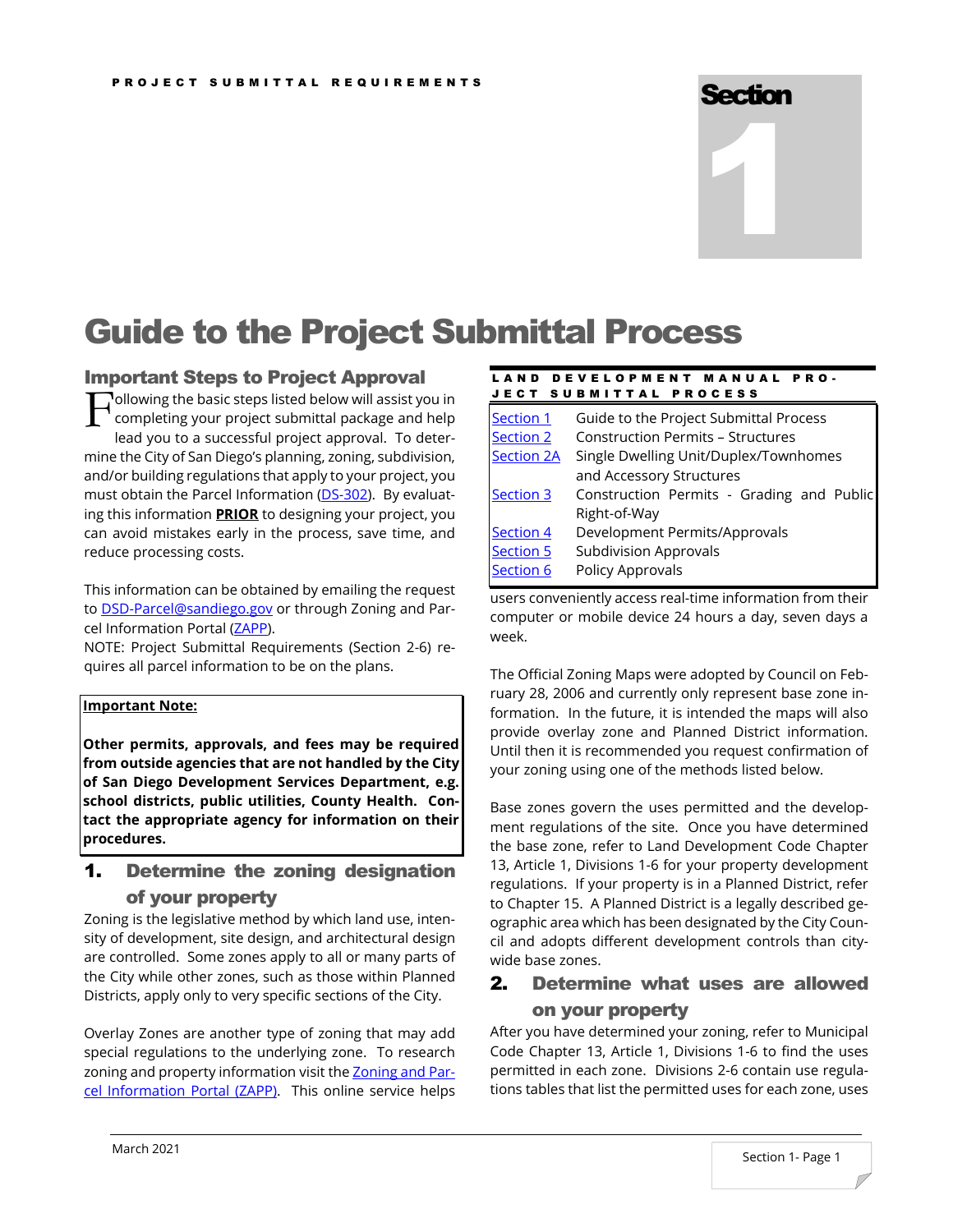that are allowed with specified limitations, and uses that require a use permit. If your property is located within an overlay zone, you will also need to refer to Chapter 13, Article 2 to find any supplemental regulations. If your property is in a Planned District, refer to Chapter 15 for permitted uses.

# <span id="page-3-0"></span>3. Identify regulations governing the size and scale of development

To find the basic development regulations that apply to your site, refer to the development regulations tables in Municipal Code Chapter 13, Article 1, Divisions 2-6. These regulations govern the size and scale of development and include requirements for lot size, setbacks, structure height, and permitted density. Each division contains a development regulations table that lists the basic development regulations for each base zone. The tables also refer to other sections in the Municipal Code that contain additional regulations that are applicable in the base zone. If your property is in a Planned District, refer to Chapter 15 for property development regulations.

# <span id="page-3-1"></span>4. Identify other development regulations that apply to your property

Once you have found the use and development regulations for your base zone and any overlay zones, if applicable, look in Municipal Code Chapter 14 for additional city-wide, general development regulations that apply in all zones. All development is subject to the general development regulations in Chapter 14, Article 2, whether or not a permit or other approval is required. This article includes regulations for grading, drainage, fences, landscaping, parking, equipment screening, loading areas, outdoor storage, and signs. If the regulations require that you obtain a permit for certain types of development, an applicability table will refer you to the appropriate sections within each division for the type of construction or development permit needed.

# <span id="page-3-2"></span>5. Determine if your property contains environmentally sensitive lands

Environmentally Sensitive Lands include sensitive biological resources, steep hillsides, sensitive coastal bluffs, coastal beaches, and special flood hazard

areas. If you are developing property that contains Environmentally Sensitive Lands, refer to Municipal Code Chapter 14, Article 3, Division 1 for the supplemental regulations.

If any portion of your property contains environmentally sensitive lands, you will be required to provide more information to assist City staff in determining the type of permit you will need.

If your property contains environmentally sensitive lands and you do not qualify for exemption pursuant to Municipal Code Section 143.0110(c), you will need to obtain either a Neighborhood Development Permit or a Site Development Permit. To determine which type of permit you need refer to Table 143-01A Applicability of Environmentally Sensitive Lands Regulations in Municipal Code Section 143.0110.

If you can qualify for an exemption pursuant to Municipal Code Section 143.0110(c), you will not be required to obtain either a Neighborhood or Site Development Permit. If the exemption you qualify for is 143.0110(c) (1), you will be required to provide a statement on the site or grading plan signed by the property owner acknowledging that "the development activity will not encroach into the environmentally sensitive lands during or after construction and that further development on the property is not permitted unless the development is reviewed and approved pursuant to Chapter 14, Article 1, Division 1 of the Municipal Code."

# <span id="page-3-3"></span>6. Determine if your property contains historical resources

- **a. Potential Historical Resource:** If the project site contains a structure that is 45 or more years old AND is not a designated Historic Site, Structure or in a Historic District, see Information Bulletin 580 (Potential Historical Resource Review) for additional submittal and review requirements.
- **b. Designated Historical Site or District:** If the project site or structure is designated Historical OR located within a Historical District, see Information Bulletin 581 (Designated Historical Resource Review) for review requirements.

# 7. Geologic Hazards

Geologic conditions exist within the City of San Diego that can pose serious problems when land is developed. Unstable slopes, slide-prone geologic formations, faults, and liquefaction-prone soils occur in many parts of the City. Geologic conditions within the City have been categorized and the relative risk of hazards have been mapped as part City of San Diego [Seismic Safety Geologic Hazards and](https://www.sandiego.gov/development-services/zoning-maps/seismic-safety-study)  [Faults Maps.](https://www.sandiego.gov/development-services/zoning-maps/seismic-safety-study) These generalized maps may be used in conjunction with Information [Bulletin 515](https://www.sandiego.gov/sites/default/files/dsdib515.pdf) and San [Diego Mu](http://docs.sandiego.gov/municode/MuniCodeChapter14/Ch14Art05Division18.pdf)[nicipal Code §145.1803](http://docs.sandiego.gov/municode/MuniCodeChapter14/Ch14Art05Division18.pdf) to determine when site-specific geotechnical investigation reports are required for submittal with proposed development and construction plans. Information on geotechnical reports is provided in the City's [Guidelines for Geotechnical Report.](https://www.sandiego.gov/sites/default/files/legacy/development-services/pdf/industry/geoguidelines.pdf)

Section 1- Page 2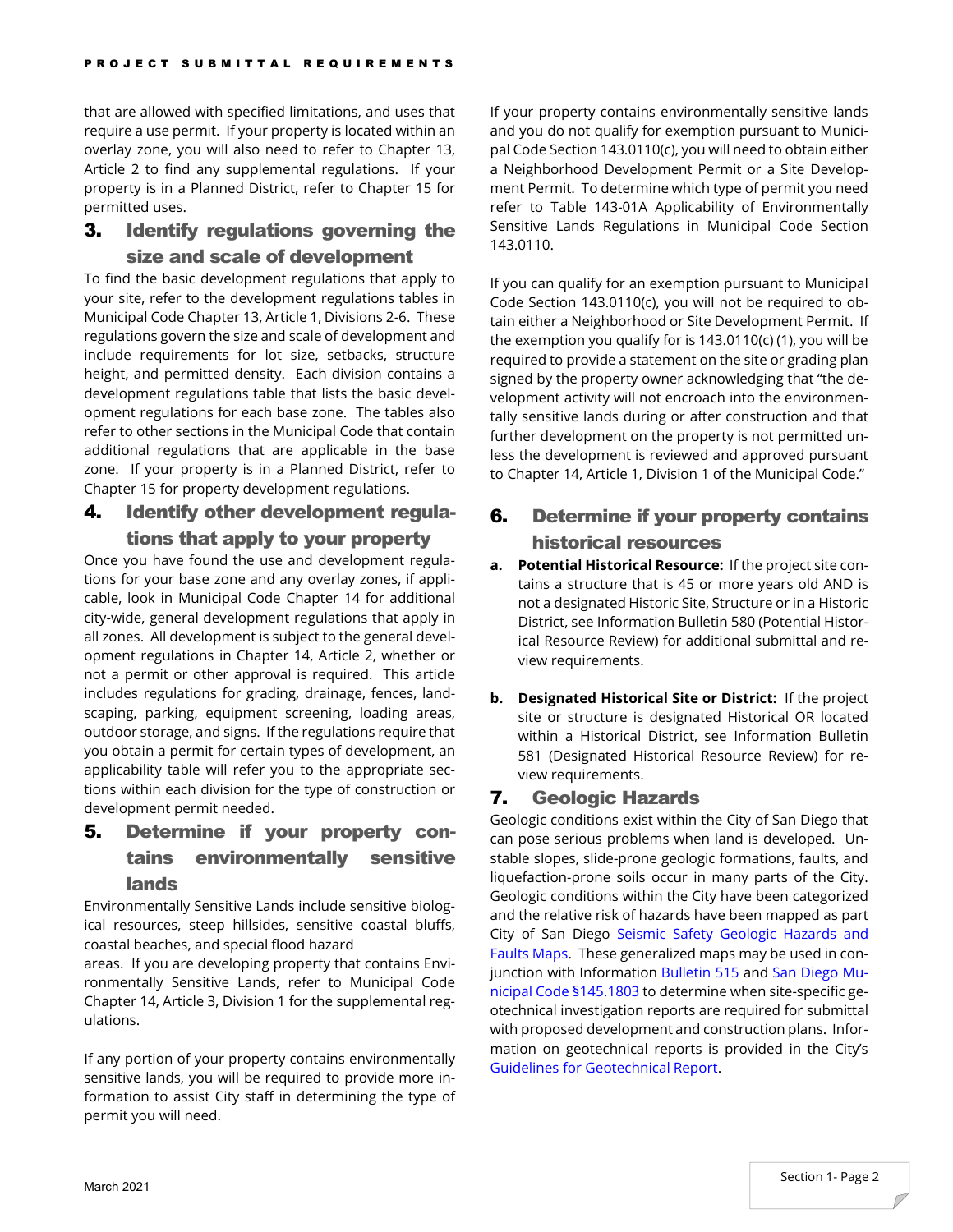# <span id="page-4-0"></span>8. Identify code requirements

The California Codes are adopted and modified by the City of San Diego to safeguard life, health, property and public welfare. The provisions of these codes apply to the construction, alteration, moving, removal, demolition, repair, conversion, maintenance and use of all buildings or structures in the City of San Diego. The codes adopted by the City of San Diego are:

- California Building Code
- California Mechanical Code
- California Plumbing Code
- California Fire Code
- California Electrical Code
- California Energy Code
- California Historic Code
- California Residential Code
- California Green Building Standards Code

The City modifies the State codes through the San Diego Municipal Code, Chapter 14.

# <span id="page-4-1"></span>9. Determine the type of permit or ap-

# proval review

The Municipal Code establishes four categories of permit/approval types: Construction Permits, Development Permits/Approval, Subdivision Approvals, and Policy Approvals. Before proceeding with a Construction permit application, it is important that you verify if a Development Permit, Subdivision Approval, or Policy Approval is required for your proposed development. These approvals must be obtained before a construction permit may be issued.

Refer to the Permit/Approval Table for a complete listing of all the permit/approval types identified in the Municipal Code.

### **Construction Permits:**

Construction permit review is a review of construction plans which include building, grading, and public right-of-way permits. The decision maker's review is administrative or ministerial – the permit is approved if the regulations are met or denied if the regulations are not met. There is no public hearing or public noticing of these projects.

#### **Development Permits/Approvals:**

Development permit review is a review of architectural and site design plans. The decision maker must exercise some discretion in determining whether the proposed development meets the applicable regulations, standards, and guidelines. A public hearing is required for projects subject to development review where the appropriate decision maker decides on the

project. If a Development Permit/Approval is required, it must be approved before a Construction Permit can be issued.

### **•** Subdivision Approvals:

Subdivision approvals regulate the division of lands and the associated design of improvements, and the acquisition and vacation of public rights-of-way and public easements with the City. Some subdivision approvals are administrative and do not require a public hearing. Some are discretionary and require a public hearing.

### **Policy Approvals:**

Policy approvals involve requests to amend existing City policies such as changing the zoning designation of a site or amending a community plan. These types of approvals require a public hearing.

### <span id="page-4-2"></span>10. Determine the decision process

Applications for permits, maps, and other approvals are reviewed through one of the five decision processes depicted in the Decision Processes and Notices diagram. The zoning, conditions of the site and proposed project determines the process that is followed for each application. For more information on these processes, refer to Municipal Code Chapter 11, Article 2. If more than one type of decision process is required for your project, then the decisions are consolidated (except for Process One decisions) and taken to the highest decision level (per Municipal Code Section 112.0103).

Typically, projects that fall under Process One, Two, or Three take less time and cost less money than projects that fall under Process Four or Process Five. Applicants should be familiar with thresholds in the development regulations that determine the decision processes. If you can design your project to fall under one of the lower decision processes, it could save substantial time and money in the review and approval process.

# <span id="page-4-3"></span>11. Determine the review process

Most projects are required to be submitted which results in a ten to twenty-day plan review. There are some minor projects, however, that can be reviewed through Rapid Review process.

Eligibility for Rapid Review is determined at Submittal based on the proposed scope of project. If eligible, staff will automatically process the project through Rapid Review.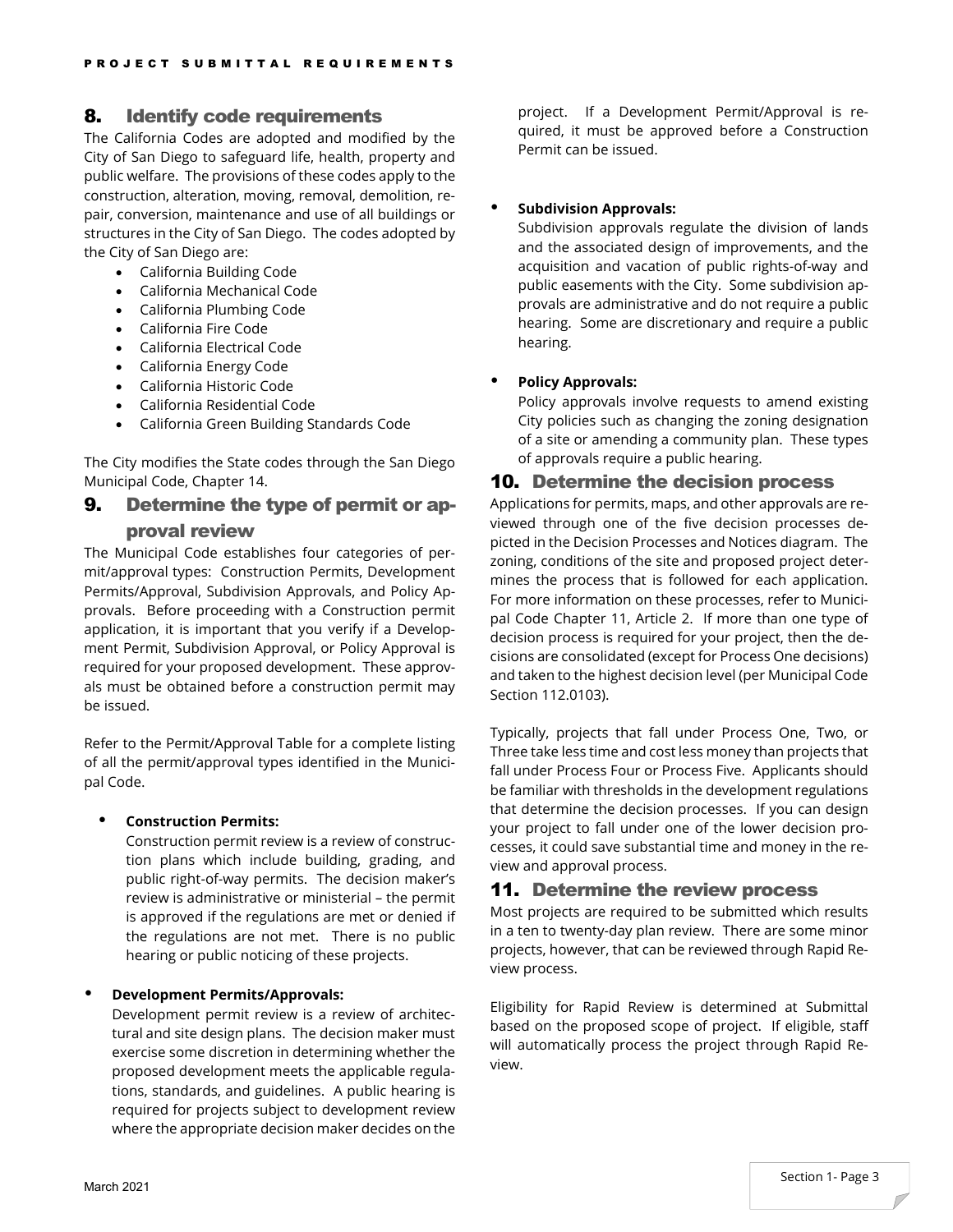Rapid Review eligible minor projects include:

1. Accessory structures for single-dwelling units (carports, patio covers, fences and retaining walls) using City of San Diego standard designs contained in Information Bulletins:

a. Retaining walls (one wall type, maximum 6 feet in height)

- b. Awnings (up to two types)
- c. Deck/stair repairs
- d. Equipment platforms
- e. Roof-mounted equipment

2. Production phase master plan pool or spas accessory to a non-residential or multiple dwelling unit use, up to 6 feet in depth.

3. Right-of-way permits as identified on Information Bulletin 165, "How to Obtain a Public Right-of-Way Permit for Standard Public Improvements."

4. Sign Permits.

5. Single-story and single-dwelling unit additions. See Information Bulletin 140, "How to Obtain a Permit to Build a Residential Addition."

6. Tenant improvement projects for Group B, M, F or S occupancies (as defined by the California Building Code) not exceeding 10.000 square feet in area or not more than two floors and not associated with any structural work.

7. Fire alarm affidavits (Form DS-163), sprinkler monitoring systems, office Tenant Improvement fire alarm systems not exceeding 10,000 square feet in area and fire alarm control unit upgrades/replacements.

8. Fire sprinkler affidavits (Form DS-161), kitchen hood suppression systems, fire underground serving a single building and office Tenant Improvement sprinkler systems not exceeding 50 sprinkler heads.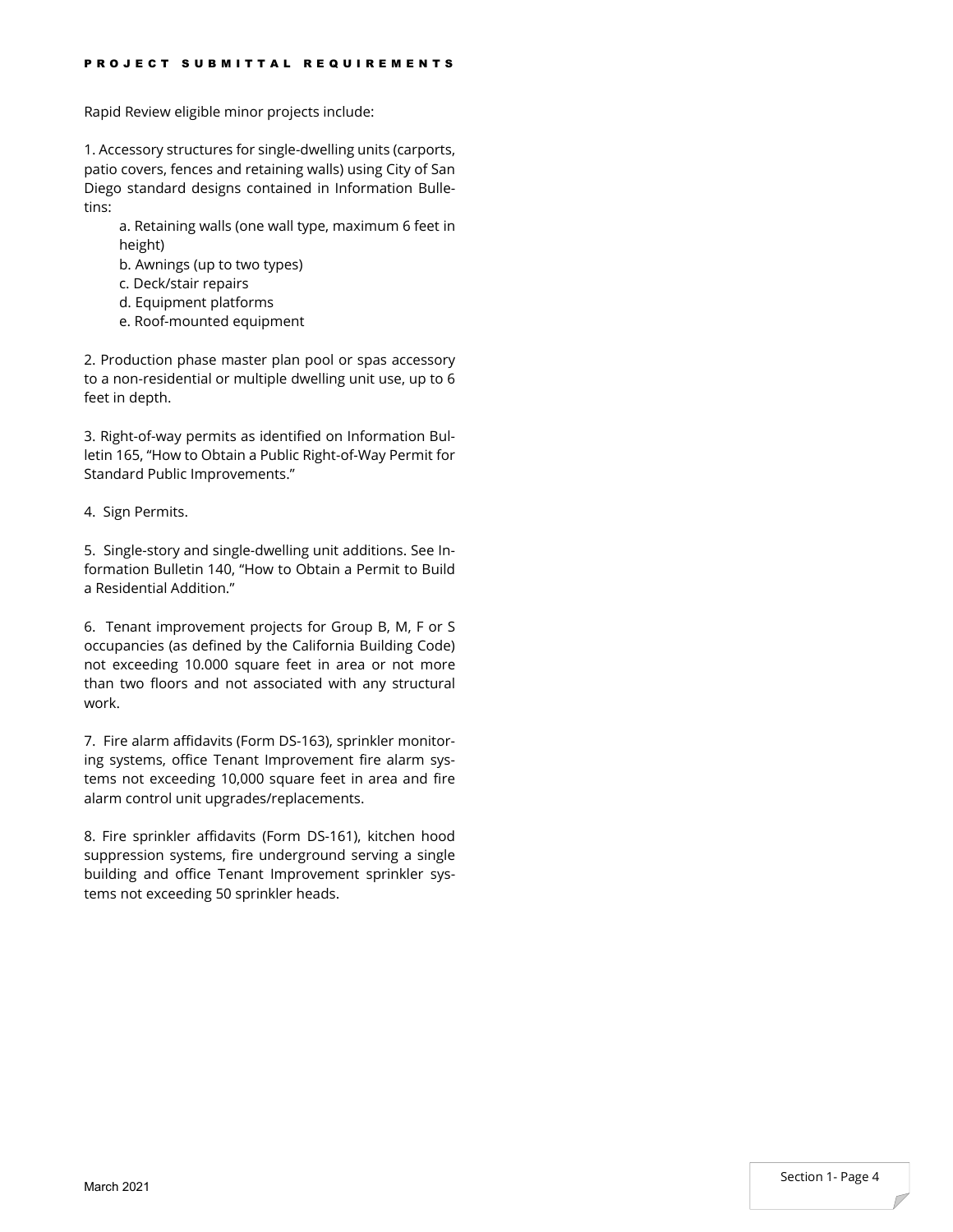# Decision Processes and Notices



#### **Key:**

 Public Notice to all Property Owners, Tenants, Community Planning Groups within 300 Feet of the development, and Anyone Requesting Notice

Public Notice to Applicant, Community Planning Groups within 300 feet, and Anyone Requesting Notice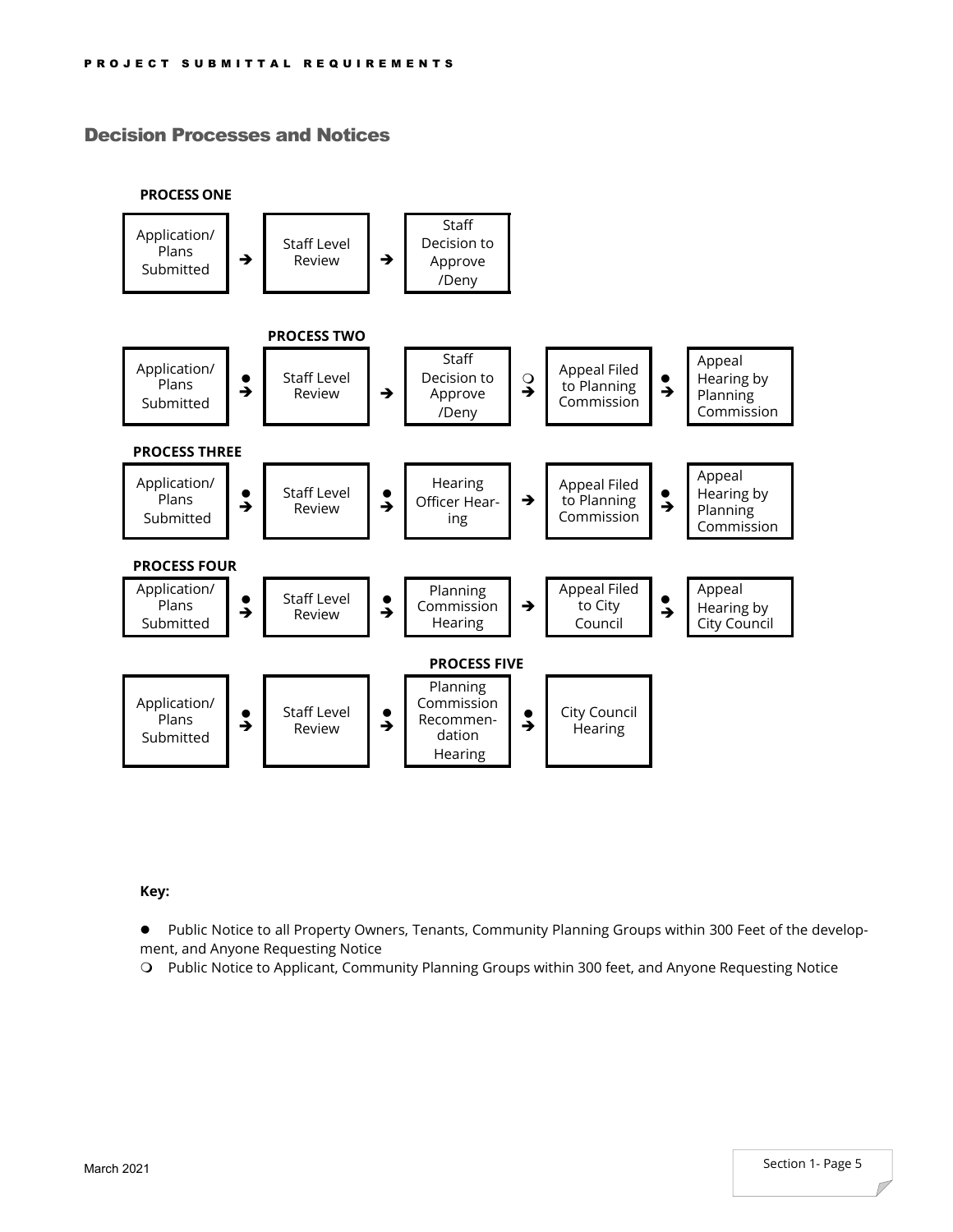# <span id="page-7-0"></span>12. Determine the project submittal

## requirements

Using the information you have gathered to this point, refer to the applicable sections of this publication to determine the forms, documents, and plans that must be submitted for project review and approval.

It is necessary to evaluate all projects being submitted to ensure that the required information is provided to review the project. This is known as the completeness review or prescreening of the project. Once it is determined that your submittal is complete and applicable plan check fees and/or deposits paid your application is submitted for review.

Some projects (as identified in Sections 2-6 of the Project Submittal Requirements Manual) will need to go through a Submitted Completeness Review. The Submitted Completeness Review allows staff more time to review the plans/documents for the required detail and set up the project for review. After the Submitted Completeness Review, staff will notify the applicant whether the application is ready to be submitted for review or whether additional information or clarification is required.

Development approvals (also referred to as discretionary) always require a public noticing package. For complete information on a public noticing package see Information Bulletin 512, "How to Obtain Public Noticing Information."

## <span id="page-7-1"></span>13. What happens next? **Plan Review**

Once you have successfully submitted your application, plans, documents, etc., and have paid the required fees or deposits, City staff can begin their review. The review time could range anywhere from two to four weeks or longer, depending on the complexity of your project.

**Ministerial Reviews -** As each reviewing discipline has completed their review, they will send their issues (if not approved), and a Submittal Requirements Report (if required to resubmit) to the applicant by electronic mail.

**Discretionary Reviews –** All discretionary reviews are assigned a Development Project Manager (DPM) to actively manage your project. The DPM will evaluate the comments received from the various reviews and forward the applicant's project point of contact a project status letter detailing any outstanding issues.

#### **Environmental Review**

As part of the review process for your project, it will be

determined if your project is subject to environmental review. All development activities that are subject to Process Two, Three, Four, or Five Decisions require compliance with the California Environmental Quality Act (CEQA); i.e., discretionary review triggers CEQA. The purpose of CEQA is to provide accurate, objective, timely, and orderly evaluation and disclosure of potential environmental impacts of proposed projects to the decision makers (Hearing Officer, Planning Commission, or City Council). The application for a development permit also serves as the application for environmental review. First, the environmental staff will identify if a CEQA exemption can be granted. If not, an environmental initial study will be conducted to identify any potential environmental issues that may be associated with the project and to determine what type of environmental document will need to be prepared. For more information, please refer to Municipal Code Chapter 12, Article 8, Divisions 1-3.

#### **Infrastructure Requirements Identified**

As part of the review process and based on the scope and details of your project, City staff will determine the infrastructure improvements (i.e., sidewalk, street or alley improvements, bus stops, pedestrian ramps, public right of way dedications etc.) that may be required for your project. Fronting public improvements may be required to be brought up to current City standards or to mitigate impacts of the new development in accordance with Chapter 14, Article 2, Division 6 of the Municipal Code.

### **Permit Issuance**

Construction permits can be issued once the project has been signed off by all required review disciplines. You will receive an Inspection Record card at the time of permit issuance. The Field Inspector signs this card as the construction is inspected and approved.

Development permits and other approvals requiring a public hearing cannot be issued until the hearing body approves the project, all rights of appeal have been exhausted, and the permit is re-corded in the Office of the County Recorder and issued as set forth in Section 126.0106 and 126.0107 of the Municipal Code. At this point, you can proceed with the construction permit stage.

A wide variety of helpful information on development regulations can also be obtained online at [http://www.sandiego.gov/development-services.](http://www.sandiego.gov/development-services) Development regulations, fee schedules, submittal requirements, and forms are all conveniently located online.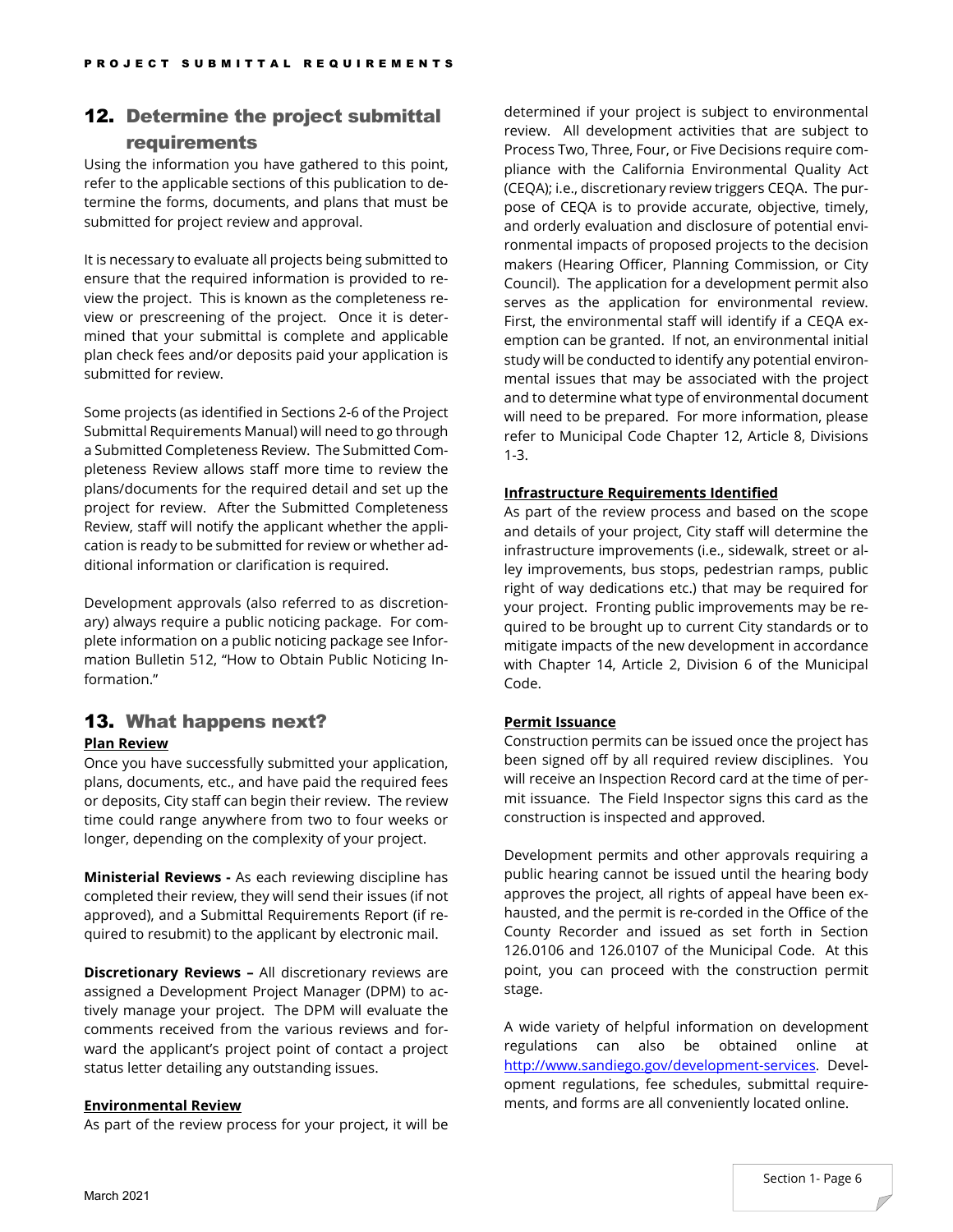## <span id="page-8-0"></span>OPTIONAL PROJECT REVIEW

#### SERVICES

The optional review services below are offered to save you time in the plan preparation process. These services offer an opportunity for you to submit limited information and get preliminary feedback from staff regarding a potential project or modification to an already approved project. This can be done prior to formal submittal for a required approval, allowing you to determine how you would like to proceed in processing your project with the City.

#### **Preliminary Review**

Preliminary review helps you obtain the answers that you need to determine the feasibility of your development project and to be successful in submitting the project for City review.

Preliminary Review is an optional, fee-based service. This service is offered prior to your formal submittal to the City for required permits and review. For complete information on the preliminary review service and for the Preliminary Review Questionnaire, see Information Bulletin 513, "Preliminary Review."

#### **Substantial Conformance Review**

Substantial Conformance Review (SCR) is a service available to customers who are proposing to modify their projects after a discretionary permit has been approved by the City. If the only prior discretionary action, however, was a tentative map or vesting tentative map, and a final map for the project has been approved, then this service is not available.

The goal of SCR is to determine if the change proposed for a project is consistent and in conformance with the previously approved permit. This service is offered to allow customers to provide only the information needed to make a conformance determination, without having to go to the expense of preparing complete construction documents. The process does not include a review for conformance with other City regulations, which is performed when an application for a construction permit approval such as a building, grading, or public improvement permit is made.

Instead of SCR, customers may choose to include their project changes as part of a complete construction permit application (building permit, grading permit, public improvement permit, etc.). Staff will review the project change for conformance with the prior permit as part of the process of checking the plans against applicable regulations. If the project changes are not deemed to be in conformance with the previously approved discretionary permit, minor to significant project redesign or an amendment to the previously approved permit may be required. The applicant makes the choice to risk a full construction permit submittal, or to opt for the more tailored SCR service.

This service is offered prior to your formal submittal to the City for required construction permits. For complete information on SCR, see Information Bulletin 500, "Substantial Conformance Review."

#### **Public Project Assessment**

This optional service is intended to assist public project applicants in determining required permits and approvals and to provide an environmental assessment of the project. Public projects are defined as a project originated by a City department or lessee or a project located on City-owned property. Many public projects require a City Council or City Manager action that subjects the project to the California Environmental Quality Act (CEQA) review process. The Assessment of Public Projects is a vehicle to assist the applicant in obtaining information on any necessary permits and required CEQA documentation. For complete information on the Public Project Assessment service, see Information Bulletin 510, "Assessment of Public Projects."

# SUBMITTING IN RESPONSE TO A CODE ENFORCEMENT CASE

Plans submitted in response to Code Enforcement cases have specific requirements.

The following plan requirements for open cases in the Code Enforcement Division (CED) are in addition to those required for any given project, as identified in this Manual.

Ensure that plans submitted in response to Code Enforcement cases also include:

1. Scope of Work - The scope of work must be listed on the first page and include the words "Code Enforcement Case" along with the case number (Example: CE-0123456).

2. The following labels must be used on all plan drawings for submittal:

a. "Proposed" - All work to be reviewed is proposed. This can be unpermitted or newly added work.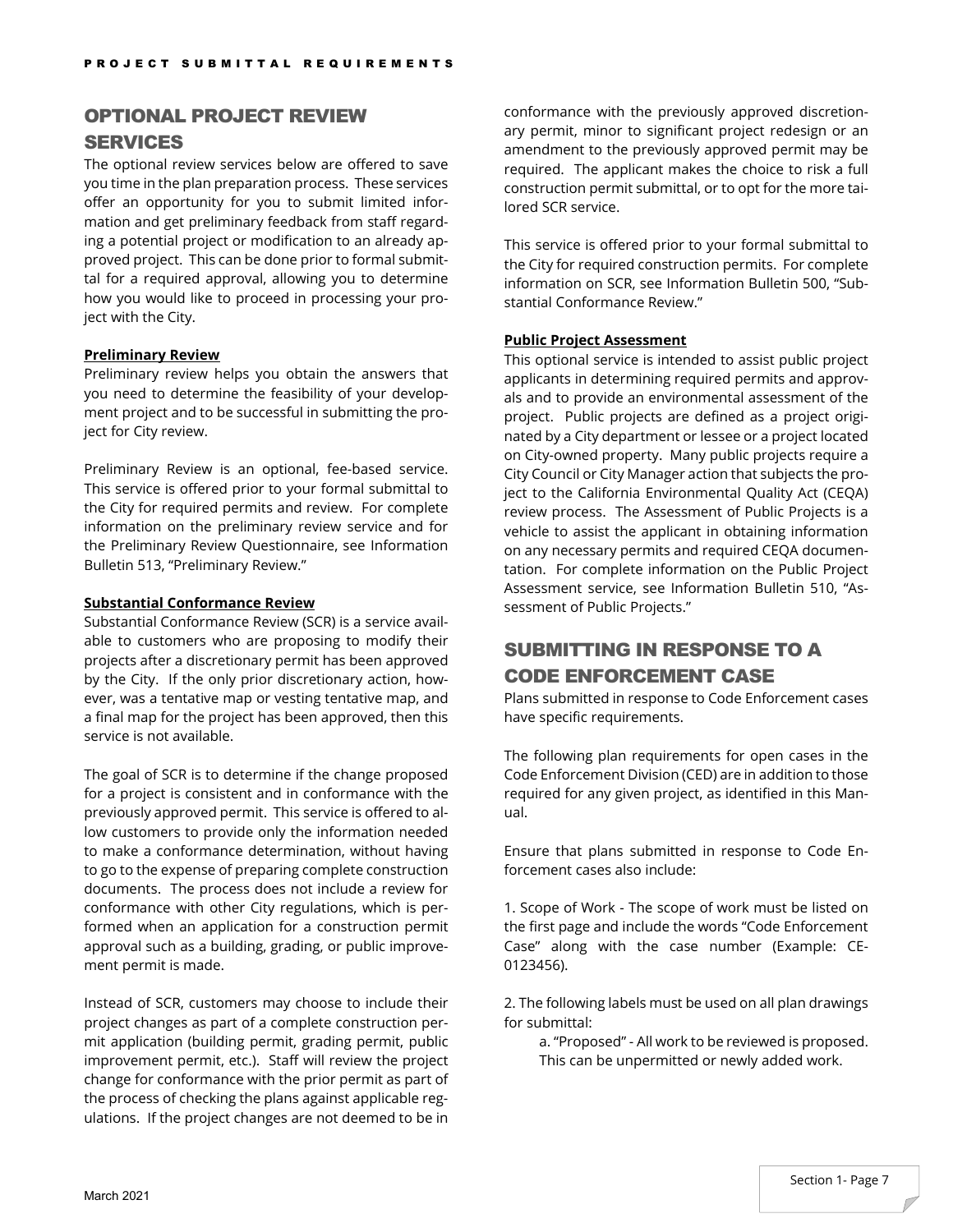b. "Existing" - Only work that was legally permitted and that will remain unchanged can be labeled "existing."

c. "Non-permitted or unpermitted" – Use these designations for all unpermitted construction to remain or be removed.

3. Define areas that are unpermitted on the plans:

a. These areas can be shaded or darkened (highlighted) in the unpermitted areas to denote they are installed without permits.

b. A legend can be provided to identify the unpermitted work and a numbering symbol can be placed next to the work area.

c. Clarify what is "to remain" and what is "to be removed." Work must be identified as "non-permitted to be removed" or "non-permitted to remain."

#### 4. Additional Work:

a. If an applicant wishes to add new construction (work not yet started) to the plans along with legalizing the unpermitted construction (work already completed or in progress without the required permits) both must be clearly shown and labeled on the plans.

b. The scope of the work and the drawings need to identify which areas are "new construction" and which areas are "unpermitted."

## <span id="page-9-0"></span>PROJECT SUBMITTAL

### REQUIREMENTS

Once you have identified all the applicable regulations and have designed your project accordingly, you are ready to prepare your submittal package. The table below provides a listing of all permit/approval types, the corresponding Municipal Code section that will tell you when that type of permit/approval is required, and which sections of this manual contain the information you will need to submit your project. For example, if you are applying for a building permit you would reference Municipal Code Section 129.0202 to find out when a building permit is required. You would then turn to Section 2 of this manual, titled Construction Permits – Structures, to find out which items you need to submit.

You can use the Submittal Matrices and the Minimum Submittal Requirements Checklists found in each section to identify the forms, documents, and plans that are required for certain types of permits and approvals. The Submittal Matrices are easy-to-use tools to help you quickly identify the items you need to submit to the City.

The Submittal Requirements Checklists provide a detailed description of what the content of each of the required forms, documents, and plans must be. You can also refer to the Information Bulletins referenced in the Submittal Matrices that provide further information. Keep in mind that the completeness of your submittal package will help the reviewing disciplines expedite the processing of your application.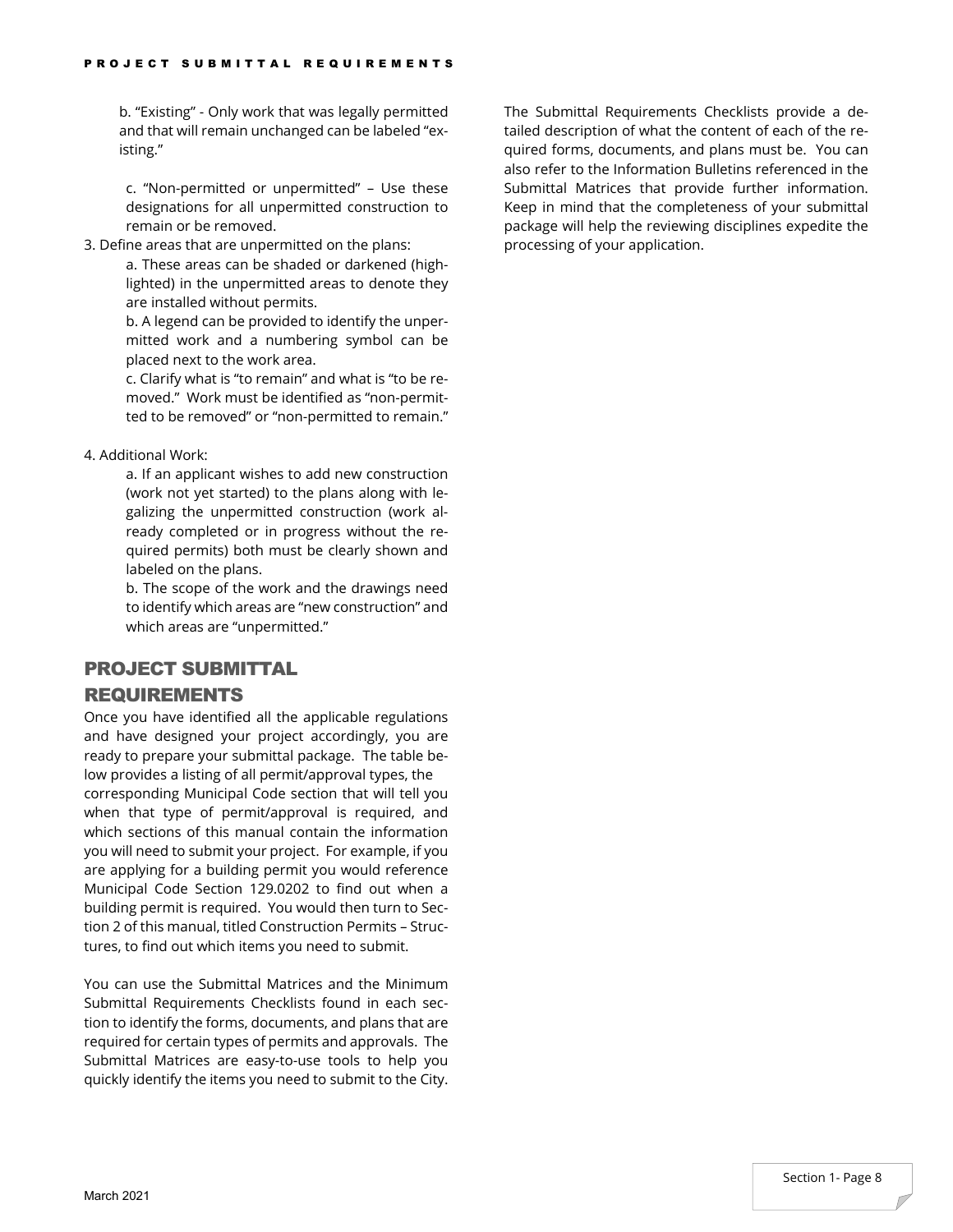# <span id="page-10-0"></span>Permit/Approval Table

| Permit/Approval                                                     | it<br>When<br>is i<br>re-<br>quired?<br>(Code Section) | <b>Decision Level</b>              | <b>Submittal Manual Section</b>                                                                              |
|---------------------------------------------------------------------|--------------------------------------------------------|------------------------------------|--------------------------------------------------------------------------------------------------------------|
| Amendments to Development Per-<br>mits and Tentative Maps           | 126.0114                                               | Process 2, 3, 4, or Section 4<br>5 |                                                                                                              |
| <b>Building Permit</b>                                              | 129.0202                                               | Process 1                          | Section 2 and Section 2A                                                                                     |
| Certificate of Compliance                                           | 125.0210                                               | Process 1                          | Section 5                                                                                                    |
| Certificate of Correction                                           | 125.0140                                               | Process 1                          | Section 5                                                                                                    |
| Coastal Development Permit                                          | 126.0702                                               | Process 2 or 3                     | Section 4                                                                                                    |
| <b>Conditional Use Permit</b>                                       | 126.0303                                               | Process 3, 4, or 5                 | Section 4                                                                                                    |
| Dedication of Right-of-Way                                          | 144.0230                                               | Process 1                          | Section 5                                                                                                    |
| Demolition/Removal Permit                                           | 129.0502                                               | Process 1                          | See Information Bulletin 710, "Permit<br>Instructions, Procedures for Building<br>Demolition/Removal"        |
| Designation of Historic Resource                                    | 123.0202                                               | Process 4                          | Section 6                                                                                                    |
| <b>Development Agreements</b>                                       | 124.0102                                               | Process 5                          | Section 6                                                                                                    |
| <b>Easement Vacation</b>                                            | 125.1010                                               | Process 2 or 5                     | Section 5                                                                                                    |
| <b>Electrical Permit</b>                                            | 129.0302                                               | Process 1                          | Section 2                                                                                                    |
| Electrical Vehicle Charging System                                  | 129.0302                                               | Process 1                          | See Information Bulletin 187 "How to<br>Obtain a Permit for Electrical Vehicle<br>Charging Systems"          |
| Encroachments within Public Right-of- 129.0715<br>Way               |                                                        | Process 1,2 or 4                   | See Information Bulletin 576 "How to<br>Obtain a Permit for Encroachments<br>within the Public Right-of-Way" |
| Extension of Time (Tentative Map or 126.0111<br>Development Permit) |                                                        | Process 3, 4 or 5                  | Section 4                                                                                                    |
| Final Map                                                           | 125.0610                                               | Process 1                          | Section 5                                                                                                    |
| <b>Grading Permit</b>                                               | 129.0602                                               | Process 1                          | Section 3                                                                                                    |
| Land Use Plan/Local Coastal Program<br>Amendment                    | 122.0106                                               | Process 5                          | Section 6                                                                                                    |
| Lot Line Adjustment                                                 | 125.0310                                               | Process 1                          | Section 5                                                                                                    |
| Map Waiver                                                          | 125.0120                                               | Process 3                          | Section 4                                                                                                    |
| Neighborhood Development Permit                                     | 126.0402                                               | Process 2                          | Section 4                                                                                                    |
| Neighborhood Use Permit                                             | 126.0203                                               | Process 2                          | Section 4                                                                                                    |
| Parcel Map                                                          | 125.0501                                               | Process 1                          | Section 5                                                                                                    |
| Parking Lots (Building Permit)<br>adding 4 or more parking spaces   | 142.0505, 142.0402                                     | Process 1                          | Section 2                                                                                                    |
| Planned Development Permit                                          | 126.0602                                               | Process 3, 4, or 5                 | Section 4                                                                                                    |
| Plumbing/Mechanical Permit                                          | 129.0402                                               | Process 1                          | Section 2                                                                                                    |
| Public Right-of-Way Permit                                          | 129.0702                                               | Process 1                          | Section 3                                                                                                    |
| Public Right-of-Way Vacation                                        | 125.0910                                               | Process 5                          | Section 5                                                                                                    |

П